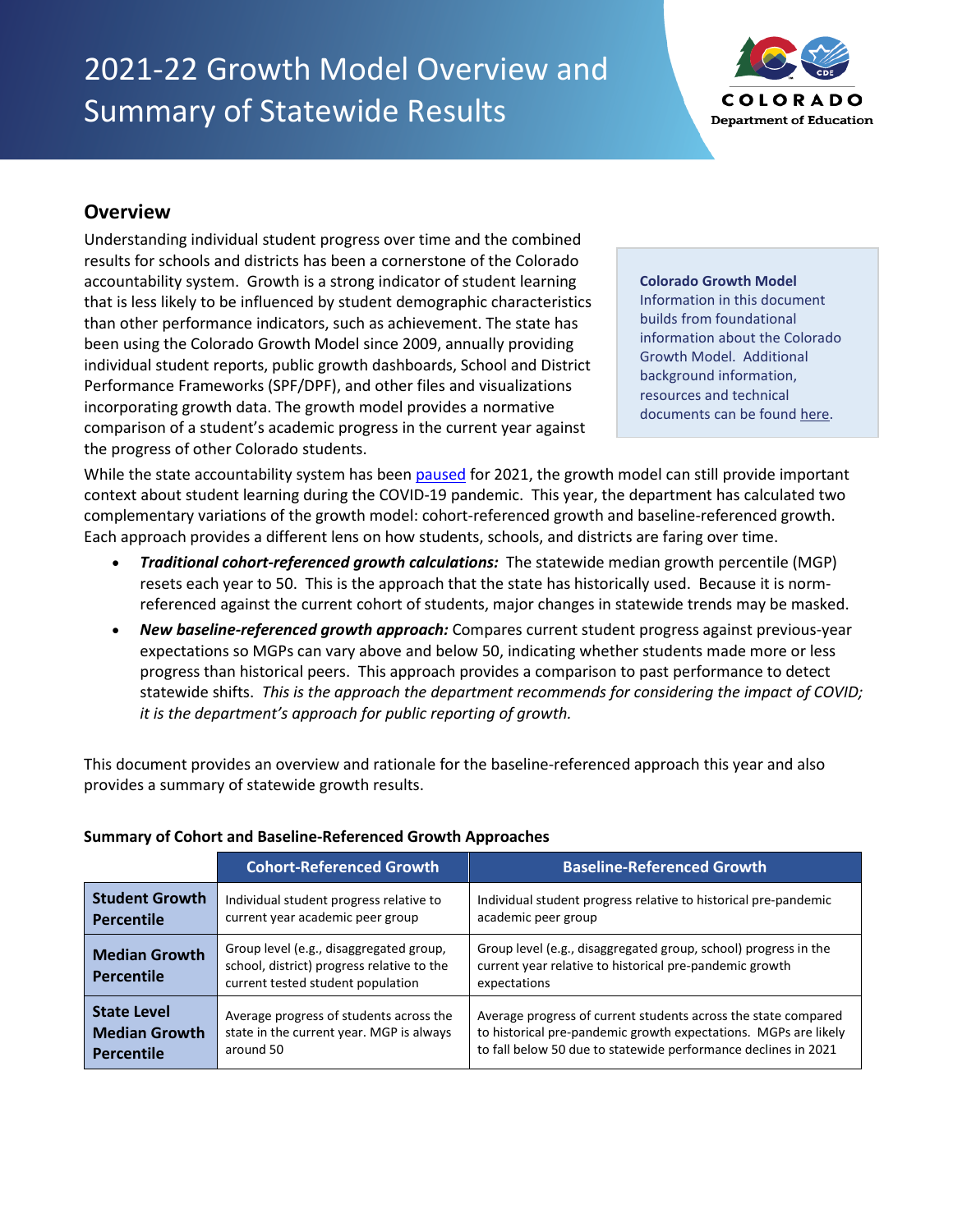

# **Cohort-Referenced Growth (Traditional Approach)**

In a normal year, growth calculations reflect the amount of progress a student has made from the prior year's state assessment result to the current year. This is done in comparison to students who started with similar academic achievement (i.e., academic peers). The norming group of academic peers resets each year reflecting the performance and progress trajectories of the current population. Therefore, the median student growth percentile (MGP) for the state is about 50 every year. This is illustrated below and on the next page. Because it is norm-referenced against the current cohort of students, major changes in statewide trends may be masked.

Growth is run for the state assessments of CMAS (English Language Arts and Mathematics), WIDA ACCESS (Overall Results), and PSAT/SAT (Evidence-based Reading and Writing and Math). Student progress is typically measured sequentially from one year to the next, and that is still true for WIDA ACCESS growth results from 2020 to 2021. However, the cancellation of state content assessments in 2020 necessitated a skip-year growth approach for CMAS and PSAT/SAT so that growth is calculated from 2019 to 2021.



**Comparison of Academic Peers (CMAS)**



**Students that had similar scale scores in 2019 (CMAS) are considered academic peers. Note: Because of the state assessment cancellation, 2020 was skipped.**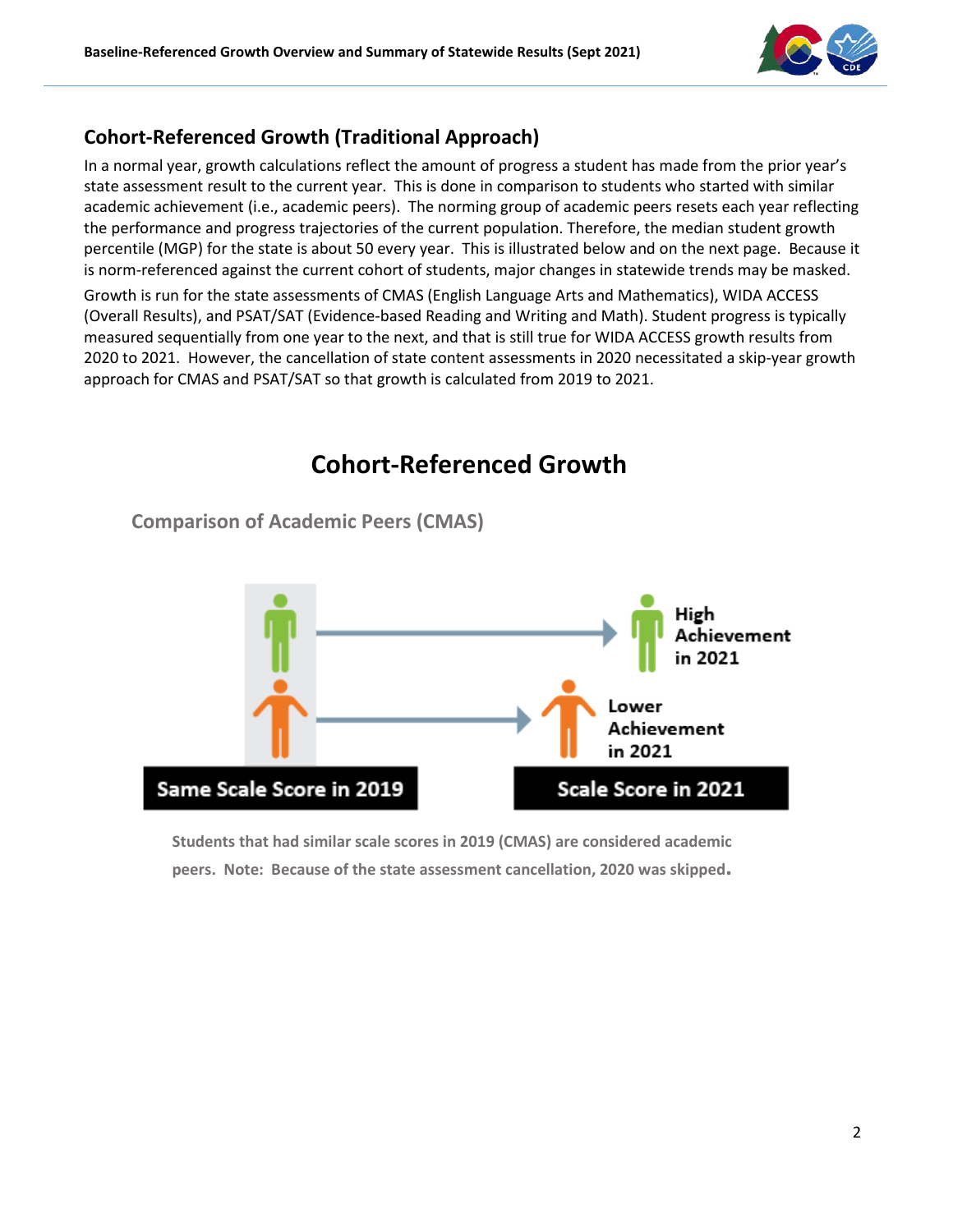

# **Cohort-Referenced Growth** (cont.)

**Establishing the 50<sup>th</sup> Percentile (CMAS)** 



**Student Growth Percentiles (SGPs) are assigned by ranking students' 2021 scale score in comparison to their 2019 academic peers. The 50th percentile is the statewide median. However, this approach may mask potential statewide performance shifts.**

#### **Baseline-Referenced Growth (New Approach)**

*Baseline-Referenced Growth is the approach the department recommends for considering the impact of COVID; it is the department's approach for public reporting of growth this year.*

The department, in collaboration with national experts (i.e., National Center for [Improvement of Educational](https://www.nciea.org/)  [Assessment\)](https://www.nciea.org/), added a new approach in light of statewide shifts in performance. Baseline-referenced growth enables direct comparison of current results against historical expectations of progress to detect shifts in statewide performance over time. The baseline growth metric is still a normative measure but relies on an historic academic peer group to contextualize current student progress. The norming group does not change each year, but consistently represents baseline (pre-pandemic) growth expectations that are then applied to the current year. Baseline growth could result in a state-level MGP for 2021 that is less (or more) than 50. The distance from 50 provides an estimate of the impact of conditions during the pandemic on student learning. The illustrations on the next page demonstrate these concepts.

For WIDA ACCESS, the historical baseline expectations were established from 2019 to 2020, and then applied to 2020 to 2021 student results. For CMAS, the skip-year baseline expectations were from 2017 to 2019, and then applied to 2019 to 2021 student results. The staggered roll-out of PSAT/SAT grade levels between 2016 and 2018 meant that historical academic peer groups are not available for the majority of grades and subject areas. The department is still investigating if and how these limited PSAT/SAT baseline growth results can be used to meaningfully characterize high school student progress over the past two years.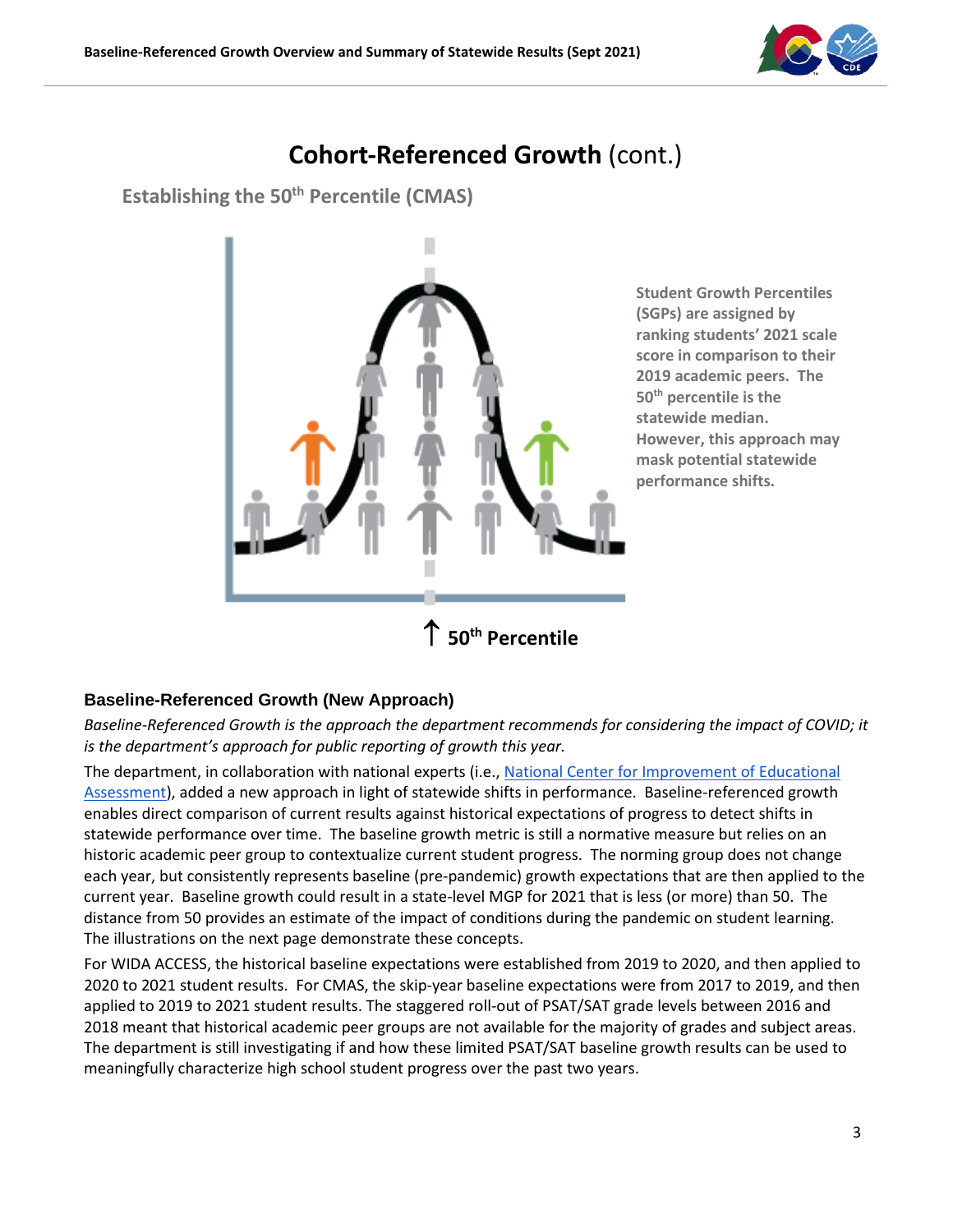

# **Baseline-Referenced Growth**



**Current students (2019-2021) are aligned to historical academic peers (2017-2019).**

**Establishing the 50<sup>th</sup> Percentile (CMAS)** 

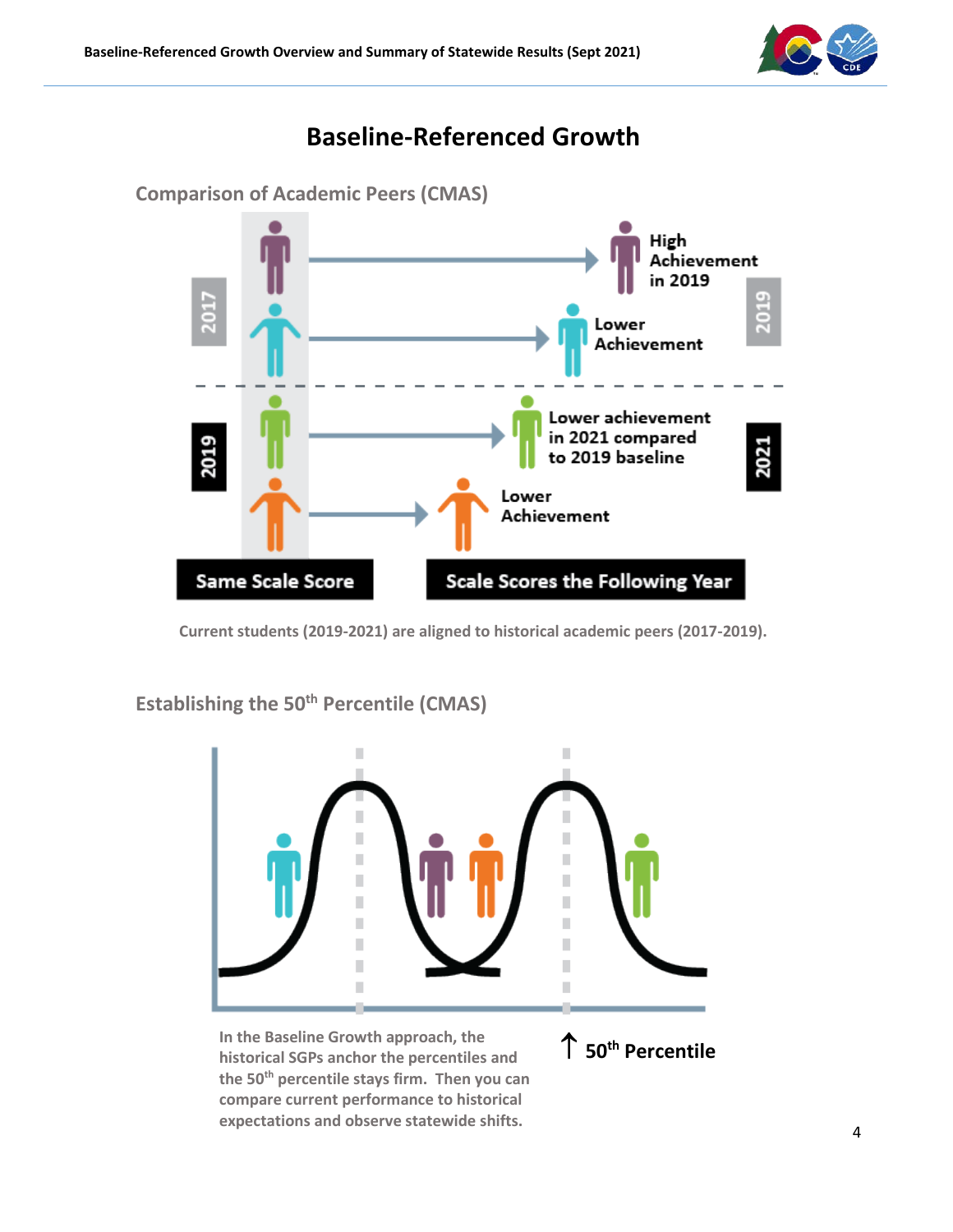

Illustrations on how school level MGPs are developed are included in the appendix at the end of this document.

#### **Purposes of Reviewing Baseline Growth Data in 2021-22**

The department recommends consulting the baseline-referenced growth results to help understand the impacts of the pandemic on student progress over the past eighteen months and to support recovery efforts. There are advantages at both the state and local levels for using growth data.

- State Level. These data are informing the department's response efforts to support the field and prioritize resources. State assessment data and analyses (like the growth data) are some of the few available data sources for policymakers to consider as they review the current policy landscape.
- Local Level. For many districts, there may be a strong understanding of current student performance and need based on local academic assessments. The state growth data may provide confirmation, or additional nuance of this understanding. In some districts, the state growth model is the only analysis that provides insights into student progress over time. The growth model can also provide awareness of district performance relative to other districts and student groups. The state-level data provides a comparison point to provide additional context to local results. High level insights gained from this data may be used to inform longer term planning and resource allocation.

### **Cautions in Interpretations (Participation and Usage Considerations)**

During the pandemic, the department will not be using the 2021 growth data to generate performance frameworks due to the accountability pause. Likewise, the department discourages using the state growth data for local accountability purposes. This data has been made available to support understanding and promote urgent action where needed. Members of th[e Technical Advisory Panel \(TAP\)](https://www.cde.state.co.us/accountability/tap) and th[e COVID-19 Policy](https://www.cde.state.co.us/safeschools/covid-stakeholder-group)  [Implications Stakeholder Group](https://www.cde.state.co.us/safeschools/covid-stakeholder-group) have expressed concerns about the potential for misuse of this data given its complexity; the department encourages careful consideration of the current context when interpreting results.

Participation rates on the state assessments varied greatly by district and school and should be closely reviewed to determine if the tested student population is representative of the overall enrolled student population. If one or more student groups (e.g., English Learners, white students) were systematically over- or underrepresented among those testing, the observed school or district results may not be an accurate reflection of the performance of the system as a whole. CDE has analyzed both current and historical data and found that participation rates above 85% generally ensure adequate representativeness for results to be interpreted with confidence. For schools and districts with participation rates under 85%, the performance data may not be representative of the full student population and should be interpreted with caution. CDE recommends that systems falling below this 85% threshold look more closely at their individual disaggregated group participation to determine if the tested student make-up is similar enough to the overall enrollment to support using performance results for informational and planning purposes. It is noted that some charter school authorizers may use this data for contract renewals depending upon participation rates and local context.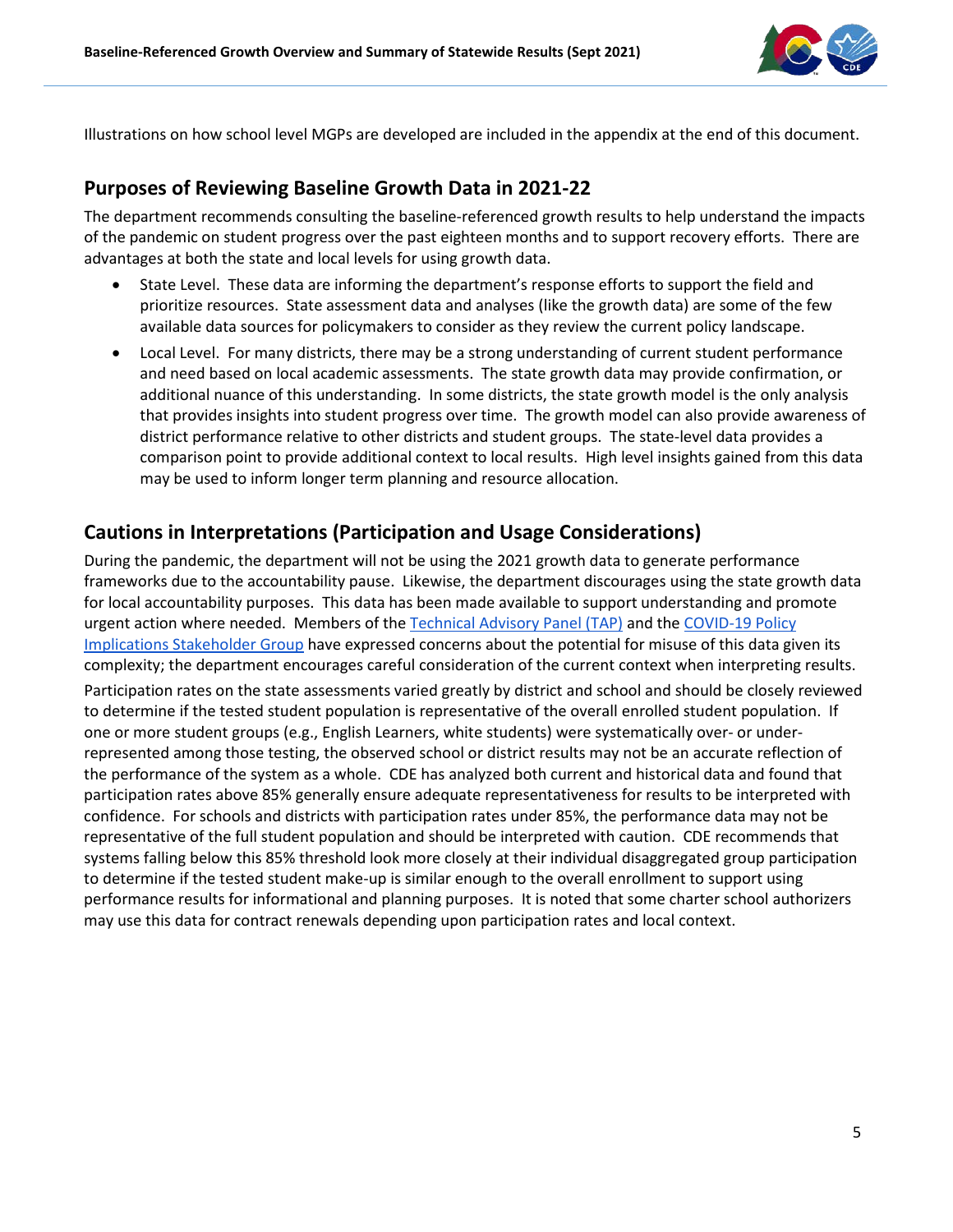

| <b>State Assessment</b>                                 | <b>Grade Level</b> | 2019 Statewide<br><b>Participation</b> | 2021 Statewide<br><b>Participation</b> |
|---------------------------------------------------------|--------------------|----------------------------------------|----------------------------------------|
|                                                         | Third - ELA        | 96.9%                                  | 76.2%                                  |
|                                                         | Fourth - Math      | 96.9%                                  | 75.7%                                  |
| <b>CMAS</b>                                             | Fifth - ELA        | 96.2%                                  | 74.4%                                  |
| <b>Required Grades and</b><br><b>Content Areas Only</b> | Sixth - Math       | 94.9%                                  | 68.6%                                  |
|                                                         | Seventh - ELA      | 92.4%                                  | 63.7%                                  |
|                                                         | Eighth - Math      | 88.8%                                  | 57.9%                                  |
|                                                         | <b>EMH Level</b>   | 2020 Statewide<br><b>Participation</b> | 2021 Statewide<br><b>Participation</b> |
|                                                         | Elementary         | 99.1%                                  | 86.0%                                  |
| <b>WIDA ACCESS for ELLS</b>                             | Middle School      | 99.0%                                  | 77.5%                                  |
|                                                         | High School        | 94.5%                                  | 64.4%                                  |

#### **Statewide Participation on State Assessments**

### **State Level Growth Trends**

Overall, the state's growth results declined in 2021, consistent with national trends. The following describes high level observations for CMAS and WIDA ACCESS growth. Note that all percentiles refer to the baseline approach.

Summary of Statewide Growth Results for CMAS:

- For CMAS growth, all available grades experienced declines in growth as measured by baselinereferenced growth calculations. This indicates that students made less progress during the pandemic than would have been expected during a normal year. Note: Because of the absence of state assessments in 2020 and the requirement that students test in only one content area per grade for 2021, baseline growth scores are only available for English Language arts in grades 5 and 7, and grades 6 and 8 for math.
- For English Language arts, the observed declines in growth and anticipated long-term impacts can generally be described as modest or moderate. In contrast, the declines and anticipated long-term impacts for math are better described as moderate or large.
- Based on CDE's analysis, 2021 results are fairly representative of all Colorado students. There was a slight over-representation of white students among testers, which likely means the 2021 results may slightly over-estimate actual statewide performance.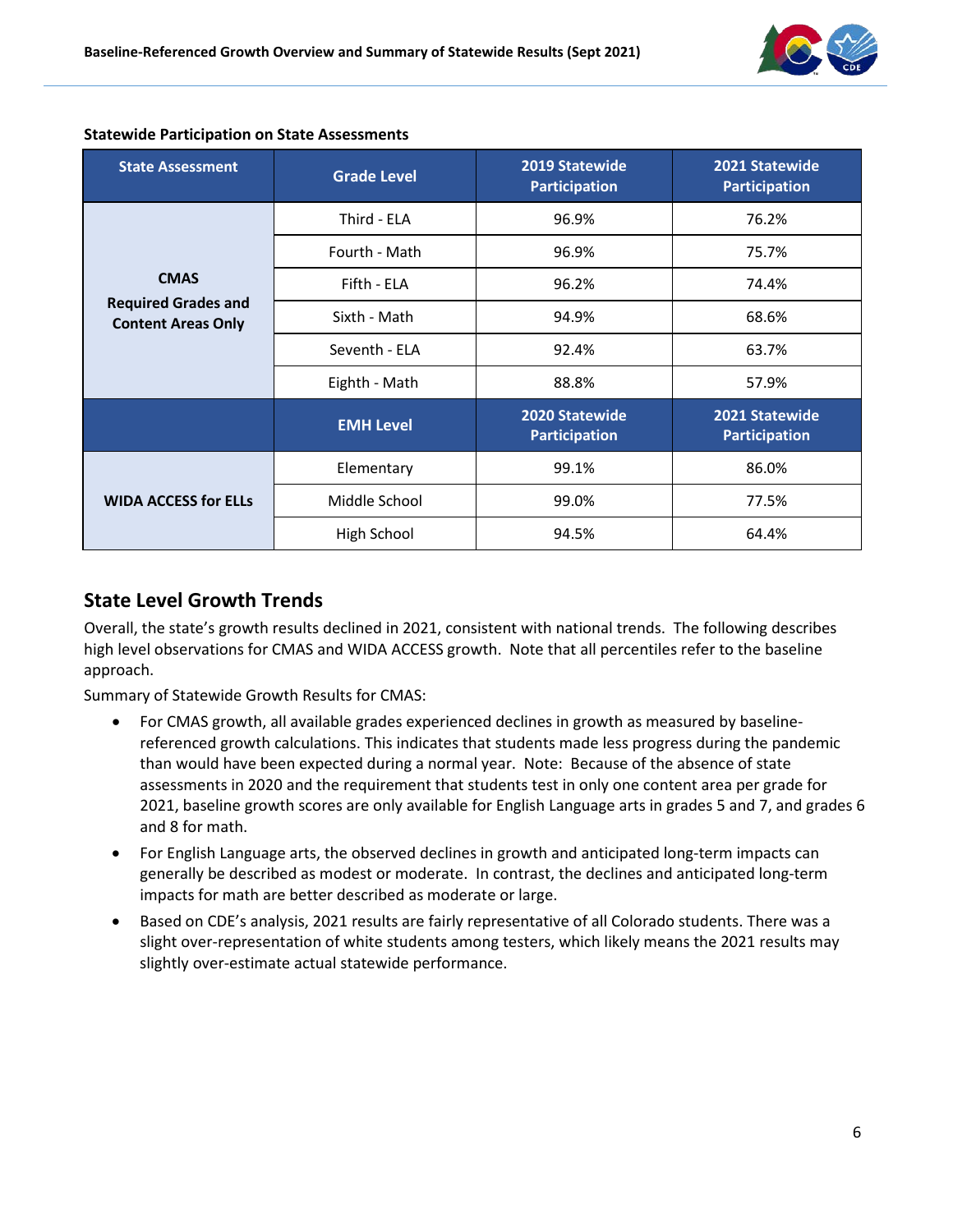

| <b>Grade &amp; Content Area</b> | <b>Cohort MGP</b> | <b>Baseline MGP</b> | <b>Difference</b> |
|---------------------------------|-------------------|---------------------|-------------------|
| Grade 5 ELA                     | 50.0              | 46.0                | -4                |
| Grade 7 ELA                     | 50.0              | 40.0                | $-10$             |
| Grade 6 Math                    | 50.0              | 33.0                | $-17$             |
| Grade 8 Math                    | 50.0              | 37.0                | $-13$             |

#### **Statewide Baseline Growth Results for CMAS**

• Greater declines were seen for some disaggregated student groups, including English learners, students eligible for free- or reduced-price meal programs, students on an IEP, and most minority students (American Indian or Alaskan Native, Black or African American, Hispanic or Latino, and Pacific Islander).

Summary of Statewide Results for WIDA ACCESS growth:

- Approximately 80% of eligible students participated in the 2021 WIDA ACCESS administration. This percentage, while lower overall then that of past years, showed no significant difference in demographic representation. This means 2021 results are likely representative of the overall state EL population.
- The observed 2021 WIDA ACCESS growth results are included in the table below. Overall, baselinereferenced MGPs were significantly lower than the cohort-referenced MGPs for elementary and middle school students. This indicates that K-8 students made less progress relative to previous years. The baseline MGP was similar to the cohort MGP for high school students, potentially indicating that high school ELs made similar progress during the pandemic as compared to a typical year. This finding should be interpreted with caution, as by high school, the majority of Colorado English Learner's have achieved fluency, exited from ELD programming, and no longer take WIDA ACCESS. ELs still in program at this point may have other factors influencing their progression, and the consistency in growth in and outside of a pandemic will need to be investigated further.

| <b>School Level</b>   | <b>Cohort MGP</b> | <b>Baseline MGP</b> | <b>Difference</b> |
|-----------------------|-------------------|---------------------|-------------------|
| All Students (55,032) | 51                | 36                  | $-15$             |
| Elementary (N=34,676) | 51                | 32                  | $-19$             |
| Middle (N=11,476)     | 51                | 35                  | $-16$             |
| High (N=8,879)        | 51                | 50                  | -1                |

#### **Statewide Baseline Growth Results for WIDA ACCESS**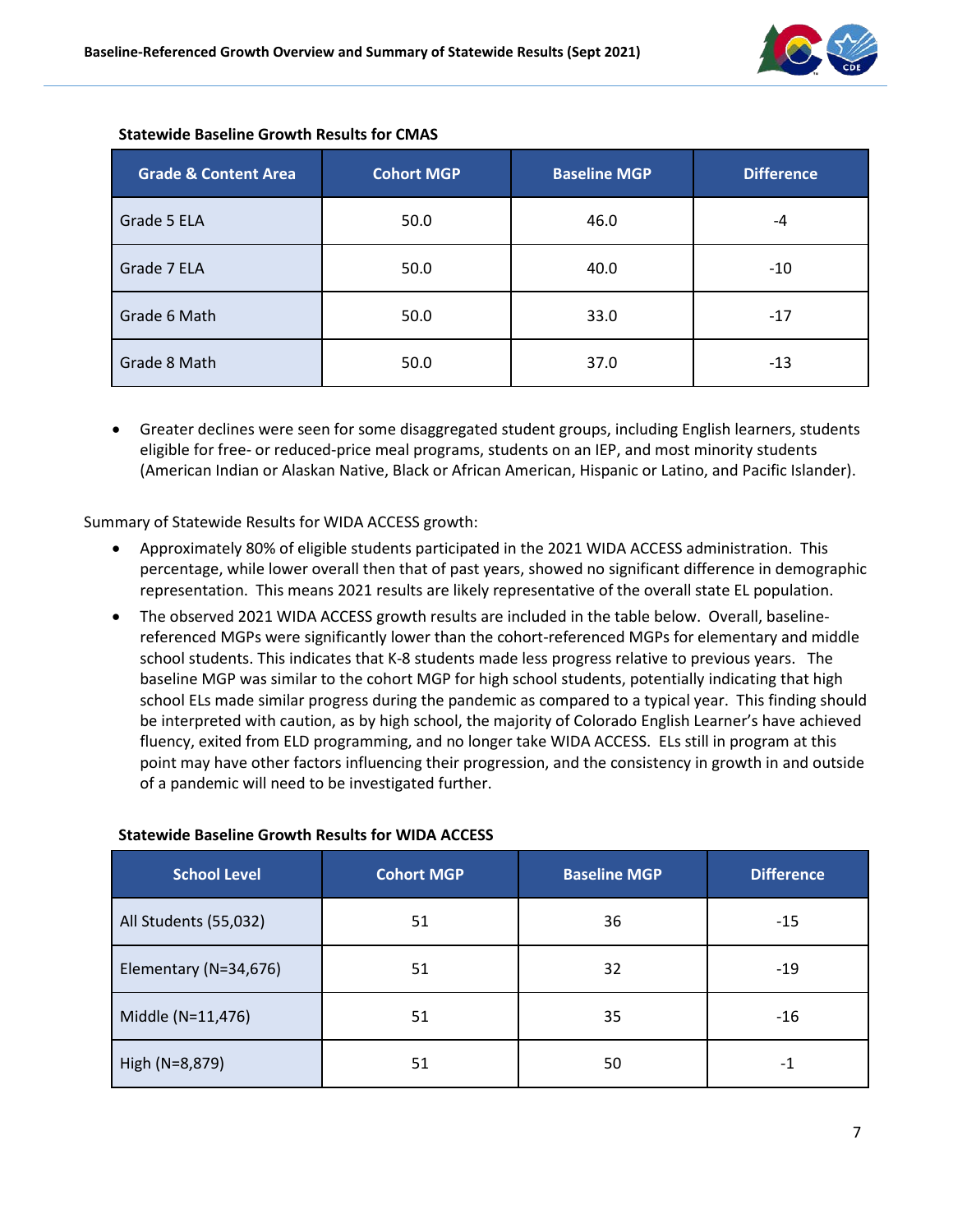

• Growth for disaggregated student groups (e.g., student race/ethnicity, IEP status) indicate moderate to large impacts on students' progress in acquiring English language fluency.

### **Additional Resources and Support**

For additional information and support in understanding growth, the following resources are available:

**Growth in Colorado**. Resources, technical information, and report information.

<https://www.cde.state.co.us/accountability/coloradogrowth>

**Analyzing and Responding to State Assessment Data**. Considerations for state data use for planning given assessment conditions and participation rates.

<https://www.cde.state.co.us/accountability/analyzingandrespondingtostatedata>

**Unified Improvement Planning and Accountability Training**. Specific training opportunities

[https://www.cde.state.co.us/uip/uip\\_training](https://www.cde.state.co.us/uip/uip_training)

**State Accountability Data Tools and Reports**. As visualizations and additional reports are published, they can be accessed here <https://www.cde.state.co.us/accountability/schoolviewdataandresults>

For additional questions, contact the Accountability and Continuous Improvement Unit at [accountability@cde.state.co.us.](mailto:accountability@cde.state.co.us)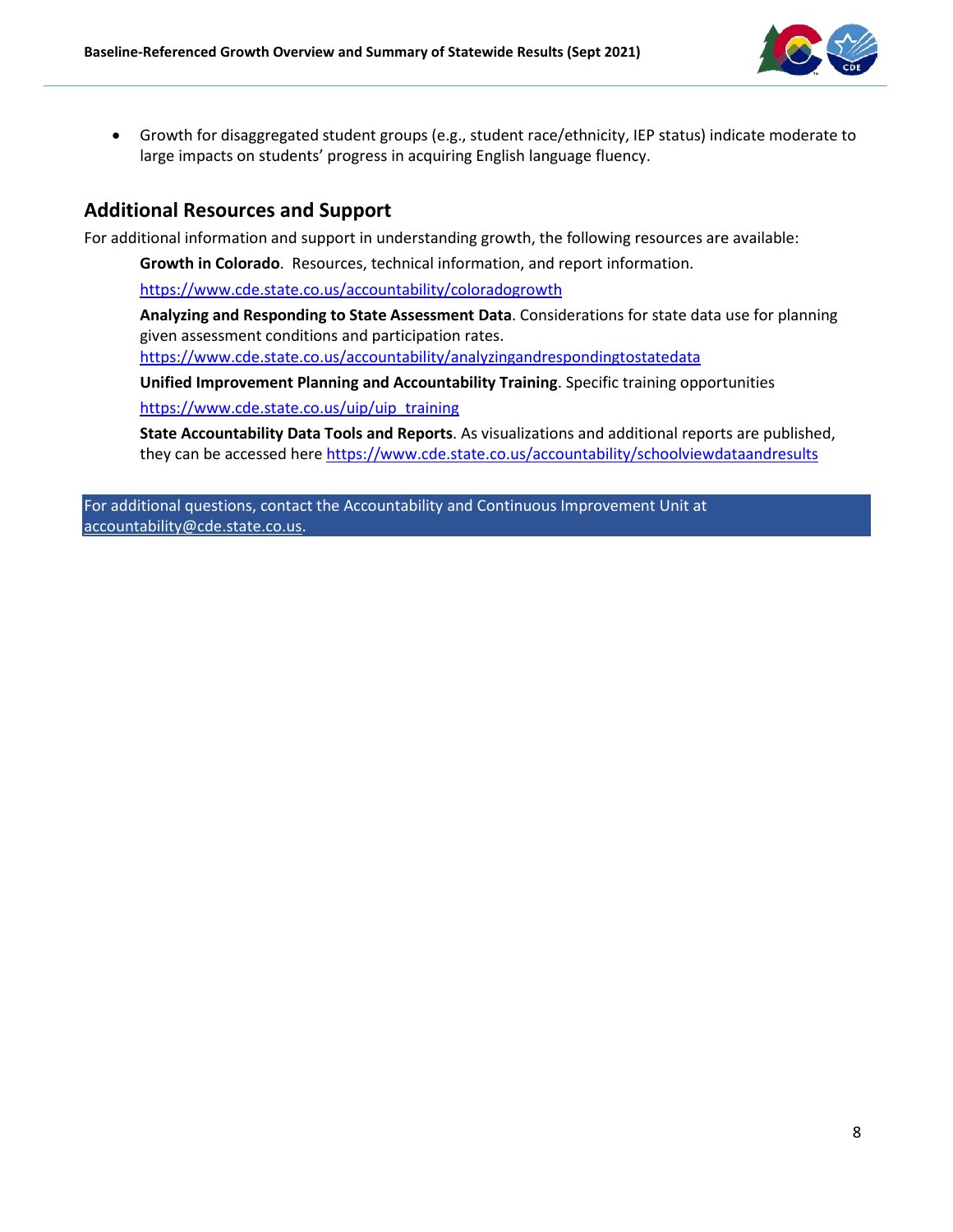

# Appendix



**Establishing the 50<sup>th</sup> Percentile (CMAS)** 



The statewide 50th percentile for schools reflects the median for all schools in that grade and content area.